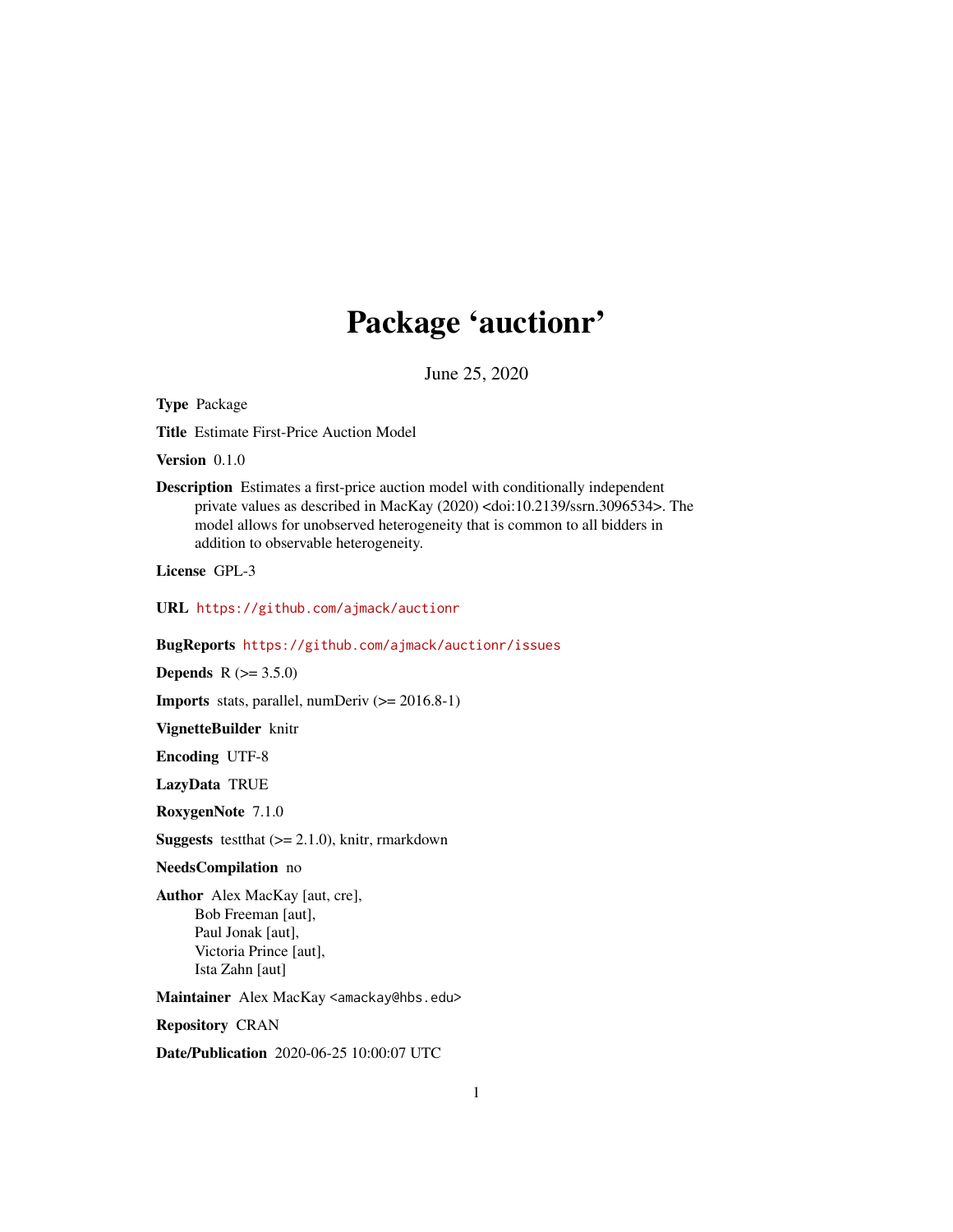## <span id="page-1-0"></span>R topics documented:

| Index |                                                                                                                  |  |
|-------|------------------------------------------------------------------------------------------------------------------|--|
|       | print.auction model $\ldots \ldots \ldots \ldots \ldots \ldots \ldots \ldots \ldots \ldots \ldots \ldots \ldots$ |  |
|       |                                                                                                                  |  |
|       |                                                                                                                  |  |

<span id="page-1-1"></span>auction\_generate\_data *Generates sample data for running* [auction\\_model](#page-2-1)

### Description

Generates sample data for running [auction\\_model](#page-2-1)

#### Usage

```
auction_generate_data(
 obs = NULL,
 max_n_bids = 10,
 new_x_mean = NULL,
 new_x_sd = NULL,
 mu = NULL,alpha = NULL,
 sigma = NULL,
 beta = NULL
)
```
#### Arguments

| obs        | Number of observations (or auctions) to draw.                                                                                                            |
|------------|----------------------------------------------------------------------------------------------------------------------------------------------------------|
| max_n_bids | Maximum number of bids per auction (must be 3 or greater). The routine gen-<br>erates a vector of length obs of random numbers between 2 and max_n_bids. |
| new_x_mean | Mean values for observable controls to be generated from a Normal distribution.                                                                          |
| $new_x_s$  | Standard deviations for observable controls to be generated from a Normal dis-<br>tribution.                                                             |
| mu         | Value for mu, or mean, of private value distribution (Weibull) to be generated.                                                                          |
| alpha      | Value for alpha, or shape parameter, of private value distribution (Weibull) to be<br>generated.                                                         |
| sigma      | Value for standard deviation of unobserved heterogeneity distribution. Note that<br>the distribution is assumed to have mean 1.                          |
| beta       | Coefficients for the generated observable controls. Must be of the same length<br>as new_x_mean and new_x_sd.                                            |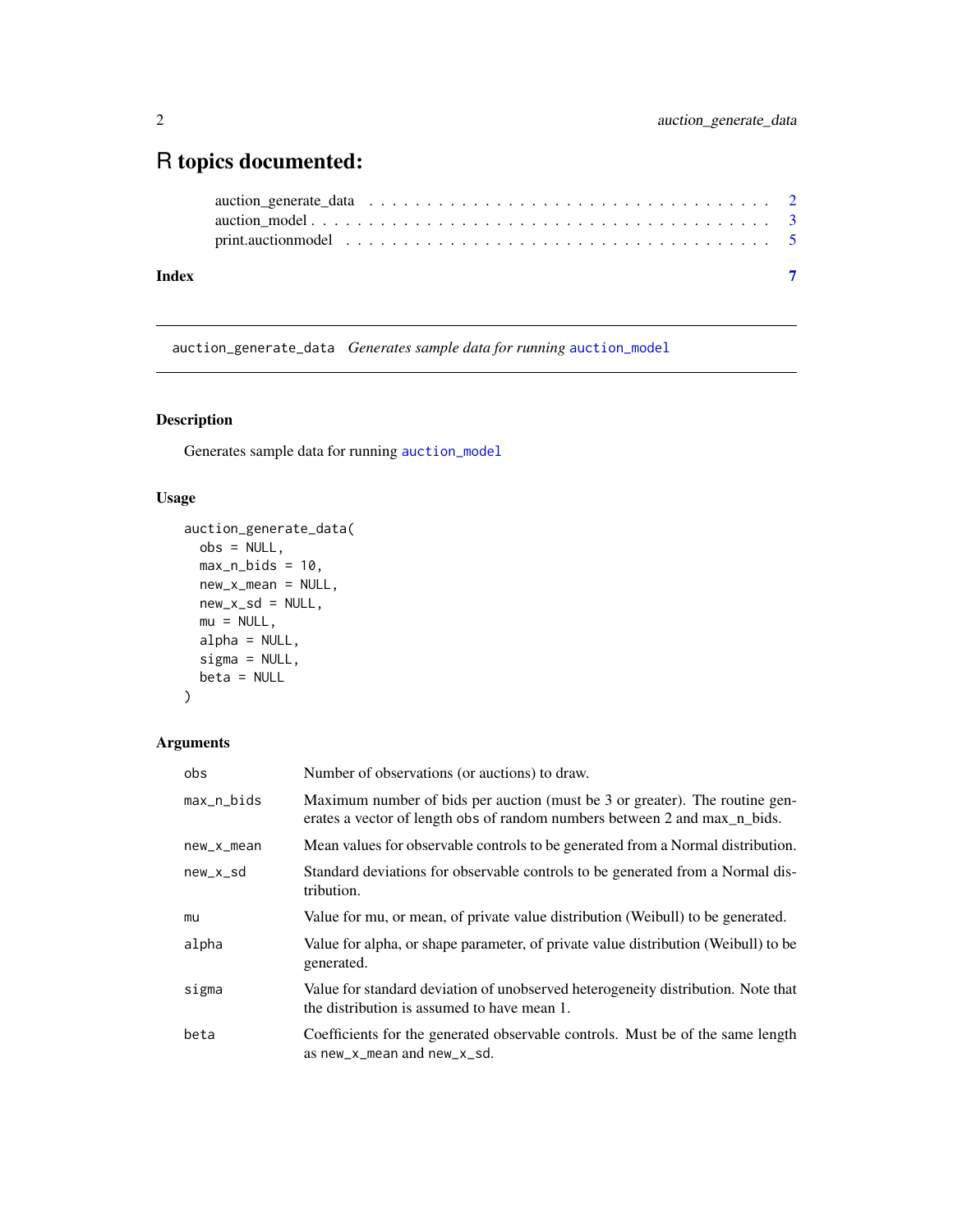#### <span id="page-2-0"></span>auction\_model 3

#### Details

This function generates example data for feeding into auction\_model(). Specifically, the winning bid, number of bids, and observed heterogeneity are sampled for the specified number of observations.

#### Value

A data frame with obs rows and the following columns:

| winning_bid | numeric values of the winning bids for each observation |
|-------------|---------------------------------------------------------|
| n bids      | number of bids for each observation                     |
| X#          | X terms that represent observed heterogeneity           |

#### See Also

[auction\\_model](#page-2-1)

#### Examples

```
dat <- auction_generate_data(obs = 100,
```

```
mu = 10,
                             new_x_mean = c(-1,1),
                             new_x_s = c(0.5, 0.8),
                             alpha = 2,
                             sigma = 0.2,
                             beta = c(-1,1)dim(dat)
head(dat)
```
<span id="page-2-1"></span>auction\_model *Estimates a first-price auction model.*

#### Description

Estimates a first-price auction model.

#### Usage

```
auction_model(
  dat = NULL,init_param = NULL,
  num\_cores = 1,
 method = "BFGS",
  control = list(),
  std_err = FALSE,
  hessian_args = list()
)
```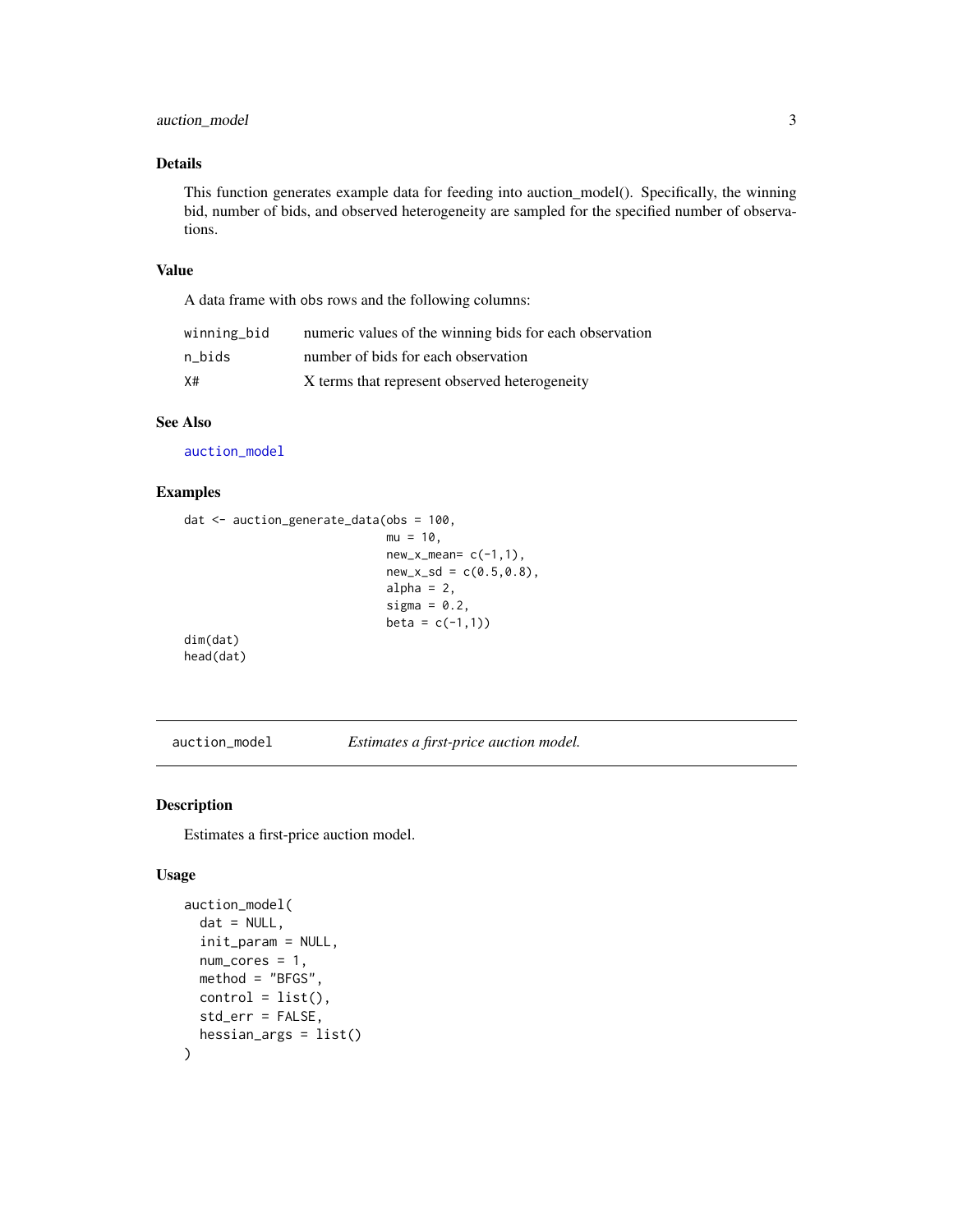#### **Arguments**

| dat          | A data frame containing input columns in the following order: the winning bids,<br>number of bids, and X variables that represent observed heterogeneity.                                                                                                                                                                                                                           |  |
|--------------|-------------------------------------------------------------------------------------------------------------------------------------------------------------------------------------------------------------------------------------------------------------------------------------------------------------------------------------------------------------------------------------|--|
| init_param   | Vector of initial values for mu, alpha, sigma, and beta vector, provided in order<br>specified. Note that the Weibull distribution requires mu and alpha to be positive.<br>The standard deviation of unobserved heterogeneity, sigma, must be positive as<br>well. The Beta vector may take any values. If init_params is not provided, all<br>values will be set to 1 by default. |  |
| num_cores    | The number of cores for running the model in parallel. The default value is 1.                                                                                                                                                                                                                                                                                                      |  |
| method       | Optimization method to be used in optim() (see ?optim for details).                                                                                                                                                                                                                                                                                                                 |  |
| control      | A list of control parameters to be passed to optim() (see ?optim for details).                                                                                                                                                                                                                                                                                                      |  |
| std_err      | If TRUE, the standard errors of the parameters will also be calculated. Note that<br>it may significantly increase the computation time.                                                                                                                                                                                                                                            |  |
| hessian_args | A list of arguments passed as the method. args argument of the hessian() func-<br>tion if standard errors are calculated (see ?hessian for details).                                                                                                                                                                                                                                |  |

#### Details

This function estimates a first-price auction model with conditionally independent private values. This version of the package estimates a procurement auction, where the winning bid is the amount that a single buyer will pay to the top bidding supplier, and values correspond to costs. The model allows for unobserved heterogeneity that is common to all bidders in addition to observable heterogeneity. The winning bid (Y) takes the form

 $Y = B * U * h(X)$ 

where  $B$  is the proportional winning bid, U is the unobserved heterogeneity, and  $h(X)$  controls for observed heterogeneity. The model is log-linear so that  $log(Y) = log(B) + log(U) + log(h(X))$  and  $log(h(X)) = beta1 * X1 + beta2 * X2 + ...$ 

The (conditionally) independent private costs are drawn from a Weibull distribution with parameters mu (mean) and alpha (shape). The CDF of this distribution is given by

 $F(c) = 1 - exp(-(c * 1/mu * Gamma(1 + 1/alpha))<sup>(</sup>(alpha))$ 

The unobserved heterogeneity U is sampled from log-normal distribution with mean 1 and a free parameter sigma representing its standard deviation.

init\_params, the initial guess for convergence, must be supplied.

This function utilizes the Rsnow framework within the Rparallel package. If numcores is not specified, this will be run using only one CPU/core. One can use parallel::detectCores() to determine how many are available on your system, but you are not advised to use all at once, as this may make your system unresponsive. Please see Rparallel and Rsnow for more details.

Note that the supplied data can not have missing values.

#### Value

A list returned by optim(). See ?optim for more details. If std\_err was set to TRUE and the routine succeeded in inverting the estimated Hessian, the list will have an additional component:

std\_err A vector of standard errors for parameter estimates.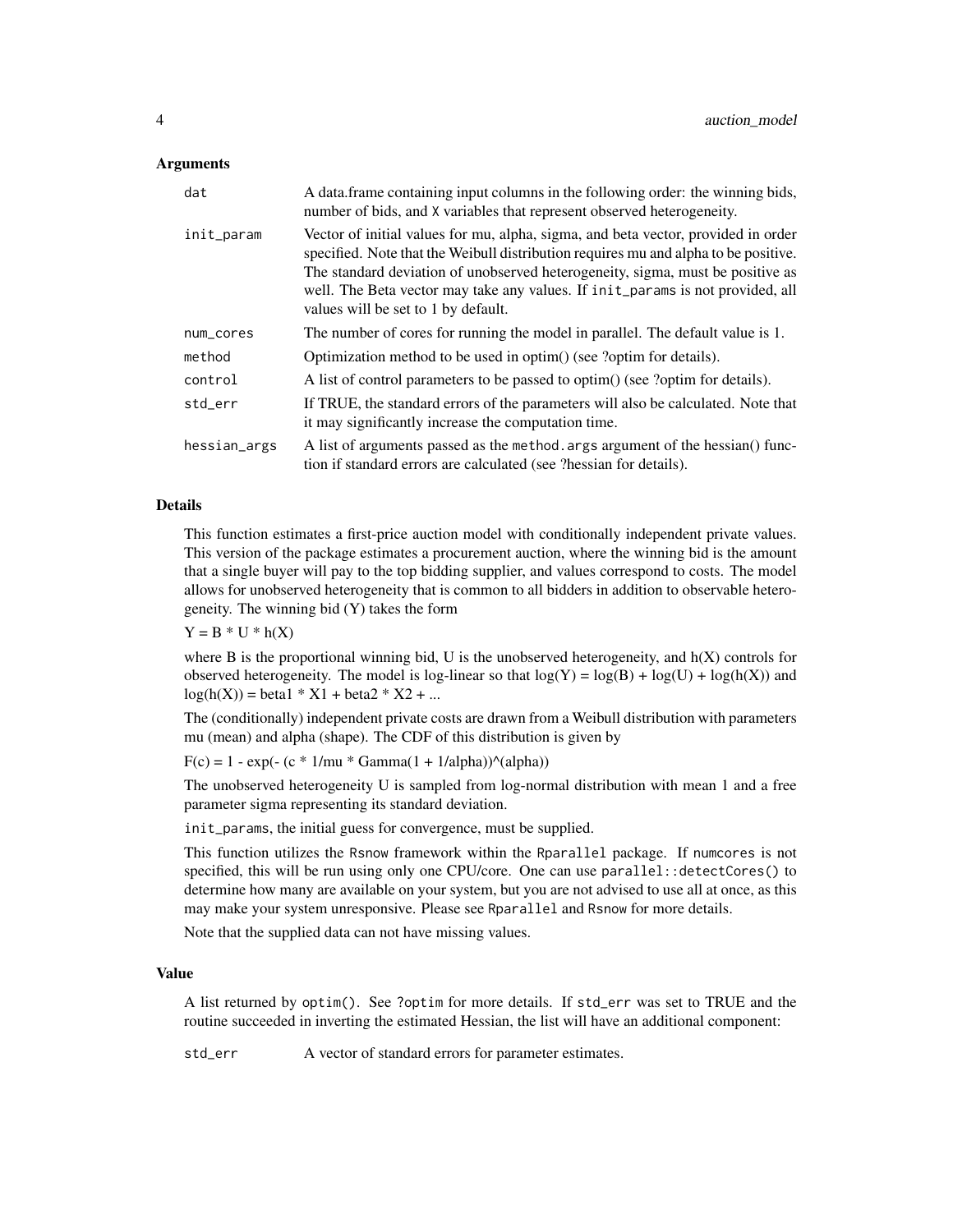#### <span id="page-4-0"></span>print.auctionmodel 5

#### Author(s)

Mackay, Alexander. <amackay@hbs.edu>, HBS Research Computing <research@hbs.edu>.

#### References

Mackay, Alexander. 2020. "Contract Duration and the Costs of Market Transactions." Working paper, Appendix G.

#### See Also

[auction\\_generate\\_data](#page-1-1)

#### Examples

```
###########################################################################
## Estimating parameters and standard errors with custom "control" argument
set.seed(100)
dat \le - auction_generate_data(obs = 15, mu = 10, alpha = 2,
                              sigma = 0.2, beta = c(-1,1),
                              new_x_mean = c(-1,1),
                              new_x_s = c(0.5, 0.8)res \le auction_model(dat, init_param = c(8, 2, .5, .4, .6),
                      num_cores = 1,
                      control = list(parscale = c(1, 0.1, 0.1, 1, 1)),std_err = TRUE)
res
## run vignette("auctionr") to view a more detailed example
```
print.auctionmodel *Print an auction model.*

#### Description

Print an auction model.

#### Usage

## S3 method for class 'auctionmodel' print(x, digits =  $6, ...$ )

#### Arguments

| x                       | An object of class auction model.             |
|-------------------------|-----------------------------------------------|
| digits                  | Number of digits to display.                  |
| $\cdot$ $\cdot$ $\cdot$ | Additional arguments passed to other methods. |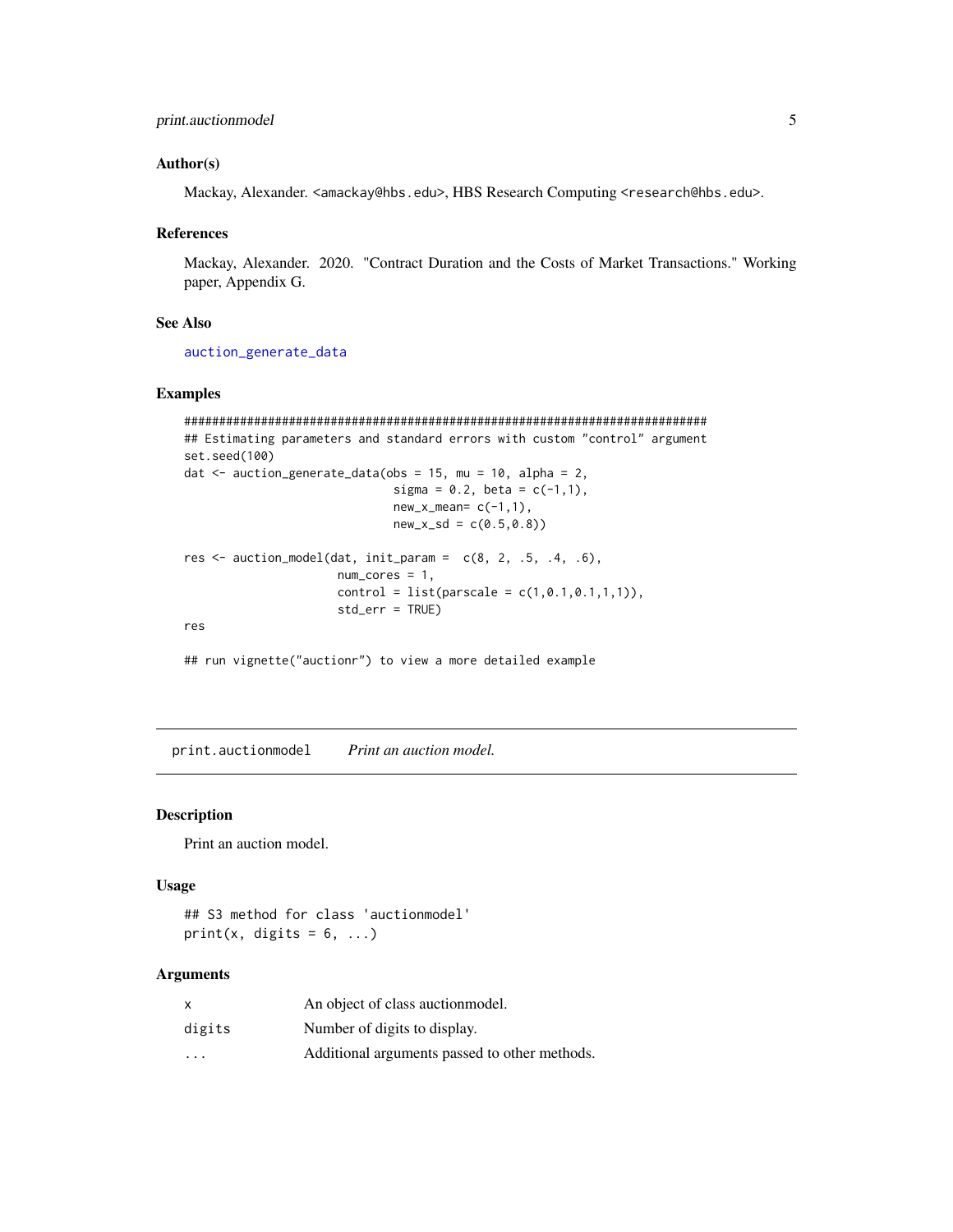6 print.auctionmodel

#### Value

x, invisibly.